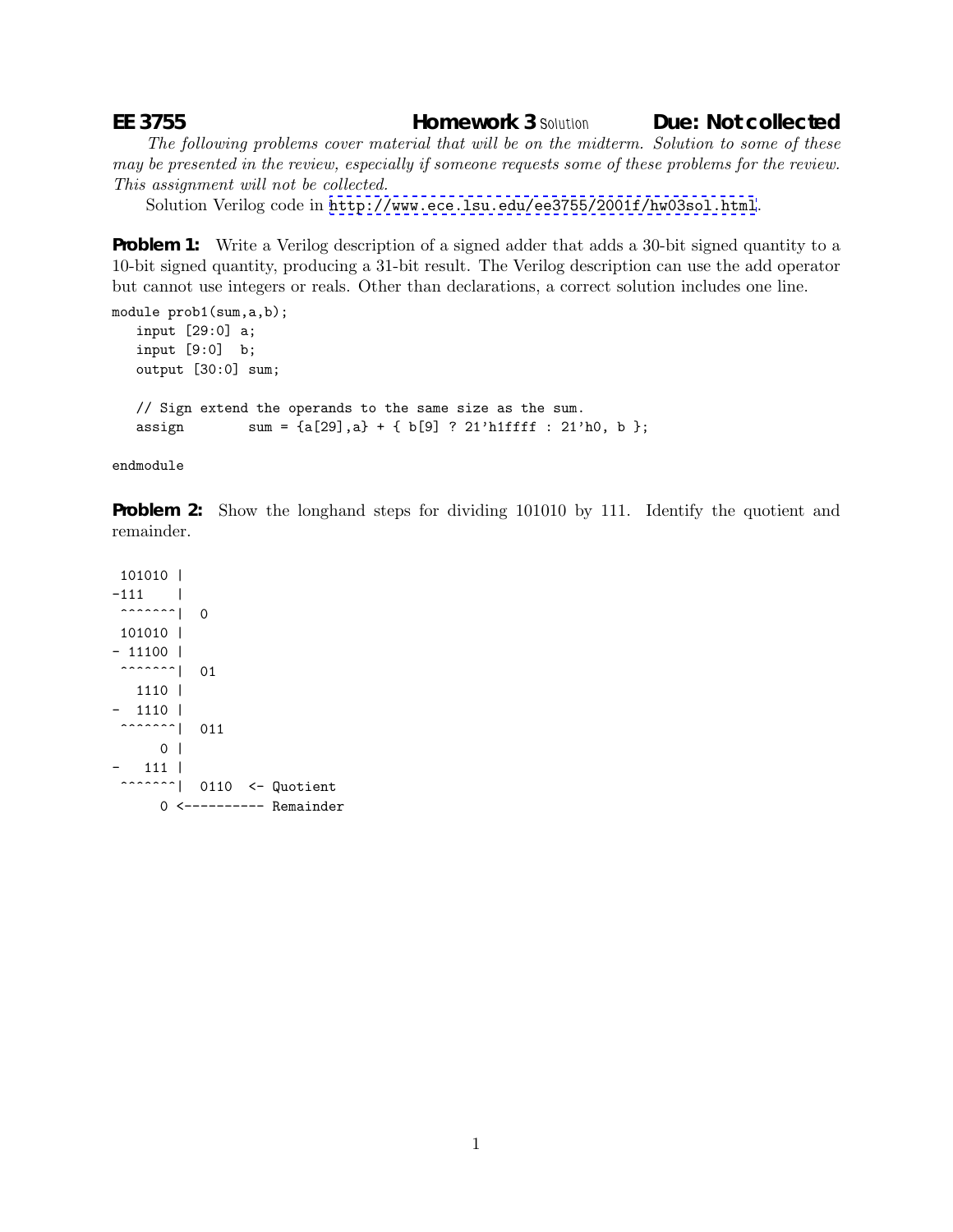**Problem 3:** In class both levels of a two-level CLA were themselves CLAs.

(*a*) Write a Verilog description of a 40-bit two-level CLA in which both levels are CLAs. The design should use 10-bit CLAs for the first level; assume they are already designed. (The description should instantiate four 10-bit CLAs. Make up a name for them.)

```
module cla40(cout, sum, a, b);
 input [39:0] a, b;
output [39:0] sum;
output cout;
// G[0] intentionally left unconnected.
wire [3:0] G, P, cin;
\text{assign} \text{cin}[0] = 0;assign \operatorname{cin}[1] = G[0];assign \text{cin}[2] = G[0] \& P[1] | G[1];assign \text{cin}[3] = G[0] \& P[1] \& P[2] | G[1] \& P[2] | G[2];assign cout = G[0] & P[1] & P[2] & P[3]| G[1] & P[2] & P[3] | G[2] & P[3] | G[3];
cla10 c0(G[0],P[0],sum[9:0], a[9:0], b[9:0],cin[0]);
cla10 c1(G[1],P[1],sum[19:10], a[19:10], b[19:10],cin[1]);
 cla10 c2(G[2],P[2],sum[29:20], a[29:20], b[29:20],cin[2]);
 cla10 c3(G[3],P[3],sum[39:30], a[39:30], b[39:30],cin[3]);
```
## endmodule

(*b*) In gate delays, how fast is the two-level adder.

*Ten cycles. (See the two-level CLA in* <http://www.ece.lsu.edu/ee3755/2001f/l05.html>*.)*

(*c*) Suppose the 10-bit CLAs were really ripple adders. How much cheaper and how much slower would the 40-bit adder be?

*The carry logic within the 10-bit adders would not be needed.*

*The carry in would be available at 5 cycles. The ten-bit ripple adder would take another*  $2 \times 10 + 1 = 21$  *cycles*, *for a total of 26 cycles.*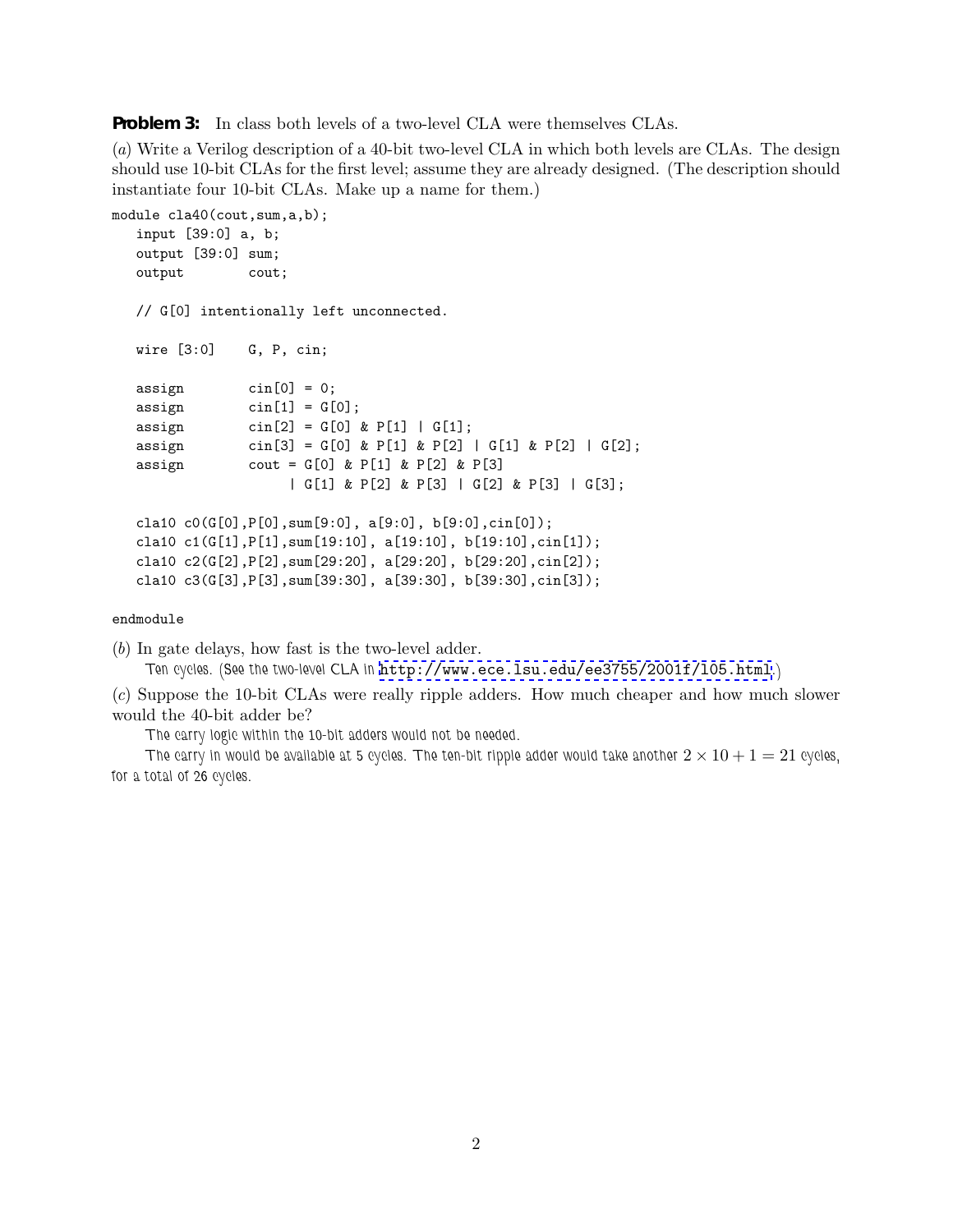**Problem 4:** Modify module streamlined\_mult so that the multiplicand is a signed number (but keeping the multiplier an unsigned number). Take advantage of the existing structure of streamlined\_mult, don't just make it look like streamlined\_signed\_mult.

```
module streamlined_usmult(product,ready,multiplier,multiplicand,start,clk);
input [15:0] multiplier, multiplicand;
input start, clk;
output product;
output ready;
reg [31:0] product;
reg [4:0] bit;
wire ready = !bit;
initial bit = 0;
always @( posedge clk )
  if( ready && start ) begin
     bit = 16;
     product = \{ 16' d0, multiplier \};end else if( bit ) begin:A
     reg lsb;
     lsb = product[0];product = {product}[31],product[31:1];
     bit = bit - 1;
     if( lsb ) product[31:15] = product[31:15]+ {multiplicand[15],multiplicand};
```
end

endmodule